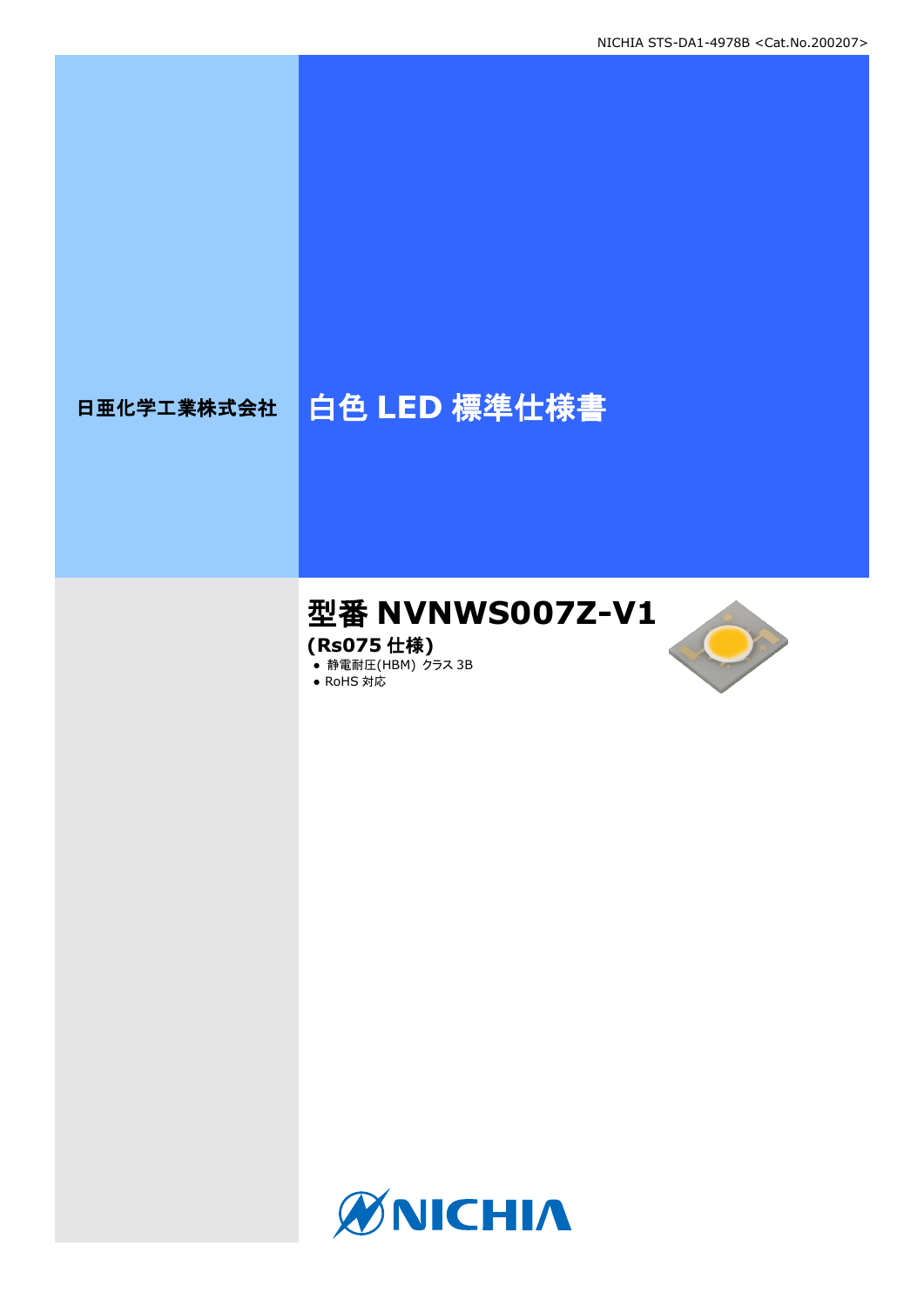### 規格

### (1) 絶対最大定格

| 項目        | 記号                           | 最大定格           |    |
|-----------|------------------------------|----------------|----|
| 順電流       | $I_F$                        | 1500           | mA |
| パルス順電流    | $I_{\text{FP}}$              | 2250           | mA |
| 静電耐圧(HBM) | 8<br>V <sub>ESD</sub>        |                | kV |
| 逆方向許容電流   | $I_{R}$                      | 85             | mA |
| 許容損失      | $P_D$                        | 33.6           | W  |
| 動作温度      | ${\mathsf T}_{\textsf{opr}}$ | $-40 \sim 105$ | °C |
| 保存温度      | ${\mathsf T}_{\textsf{stg}}$ | $-40 \sim 100$ |    |
| ジャンクション温度 |                              | 150            |    |

\* TJ=25°C での値です。

\* IFP条件は、パルス幅 10ms 以下、デューティー比は 10%以下です。

\* IF、IFPは、ディレーティング特性を参照してください。

\* 静電耐圧(HBM)は ANSI/ESDA/JEDEC JS-001 のクラス 3B です。

 $*$ 動作温度はケース温度(Tc)での値です。

### (2) 特性

|           | 項目   |   | 記号             | 条件            | 標準     | 最大                       | 単位                       |
|-----------|------|---|----------------|---------------|--------|--------------------------|--------------------------|
| 順電圧       |      |   | $V_F$          | $I_F = 580mA$ | 20.6   | $\overline{\phantom{a}}$ |                          |
|           | 光束   |   | $\Phi_{\rm v}$ | $I_F = 580mA$ | 1470   | $\overline{\phantom{a}}$ | lm                       |
|           | 演色性  |   | $R_{a}$        | $I_F = 580mA$ | 93     | $\overline{\phantom{a}}$ | $\overline{\phantom{a}}$ |
| Rs075 ランク |      | X |                | $I_F = 580mA$ | 0.4286 | $\overline{\phantom{a}}$ |                          |
|           | 色度座標 |   | -              | $I_F = 580mA$ | 0.3919 | $\overline{\phantom{a}}$ | ۰                        |
| 熱抵抗       |      |   | $R_{\theta$ JC | -             | 1.28   | 1.55                     | °C/W                     |

\* TJ=25°C での値です。パルス駆動により測定しています。

\* 光学特性は、CIE 127:2007 に準拠した値です。

\* 色度座標は、CIE 1931 色度図に基づくものとします。

\* 熱抵抗 RθJCは、JESD51-1 に準拠した Dynamic 法により測定しています。

 $*$  熱抵抗  $R_{\rm \theta JC}$ は、ダイスから Tc 測定ポイントまでの熱抵抗を表します。

\* 熱抵抗 R<sub>9JC</sub>は放熱グリスを用いた際の熱抵抗値です。放熱シートを用いた場合、熱抵抗値は顕著に大きくなる可能性があります。

\* 熱抵抗に関する詳細は注意事項(6)熱の発生を参照ください。

**COB** の取り扱い、密着、放熱などの一連のアプリケーションノートは弊社ホームページ「**LED** テクニカルデータ」をご確認ください。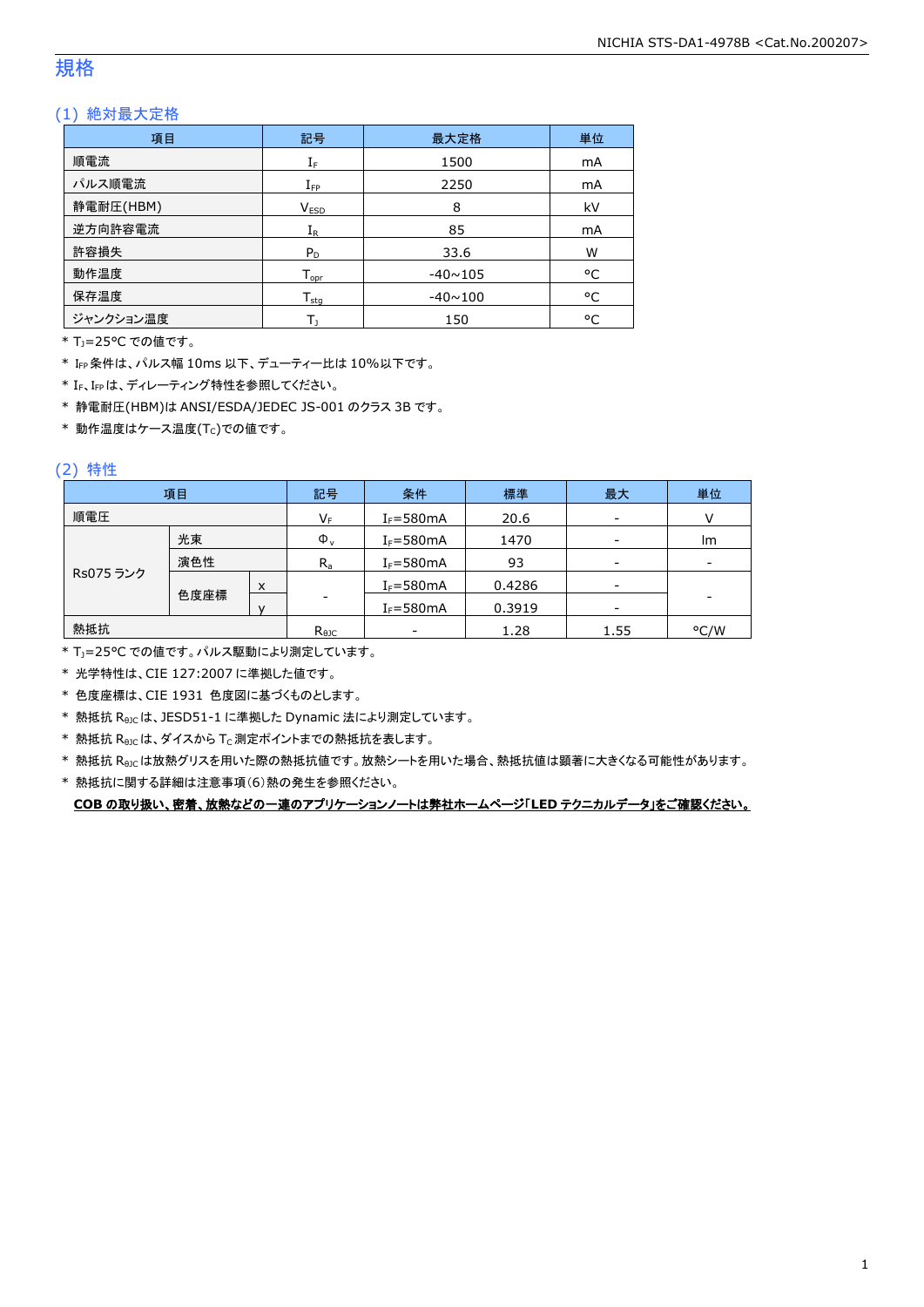## ランク分け

| 項目  | ランク                      | 条件            | 最小   | 最大   | 単位                       |
|-----|--------------------------|---------------|------|------|--------------------------|
| 順電圧 | $\overline{\phantom{0}}$ | $I_F = 580mA$ | 19.3 | 22.4 |                          |
|     | Q0137                    |               | 1370 | 1690 |                          |
| 光束  | Q0133                    | $I_F = 580mA$ | 1330 | 1630 | lm                       |
|     | 00132                    |               | 1320 | 1620 |                          |
| 演色性 | $R_{a}$<br><b>Rs075</b>  | $I_F = 580mA$ | 90   | -    | $\overline{\phantom{a}}$ |

色度範囲(IF=580mA)

色度座標は中央値より MacAdam 楕円 3 ステップ範囲内となります。

|            |    | ランク    | ランク    | ランク    | ランク    |
|------------|----|--------|--------|--------|--------|
|            |    | sm3031 | sm323i | sm353i | sm403i |
| 色温度値(単位:K) | CP | 3000   | 3200   | 3500   | 4000   |
|            | x  | 0.4286 | 0.4178 | 0.4033 | 0.3785 |
| 色度座標中央値    |    | 0.3919 | 0.3878 | 0.3813 | 0.3677 |

\* T<sub>J</sub>=25°C での値です。パルス駆動により測定しています。

\* 順電圧は±0.2V の公差があります。

\* 光束は±5%の公差があります。

 $*$  演色性  $R_a$ は±2 の公差があります。

\* 色度は±0.003 の公差があります。

\* 1 注文単位に対して上記のランクを納入します。又、その納入比率は問わないものとします。

#### 色度,演色性-光束ランク対応表

| 色度ランク  | 演色性ランク | 光東ランク |
|--------|--------|-------|
| sm303i | Rs075  | Q0132 |
| sm323i | Rs075  | Q0133 |
| sm353i | Rs075  | Q0133 |
| sm403i | Rs075  | O0137 |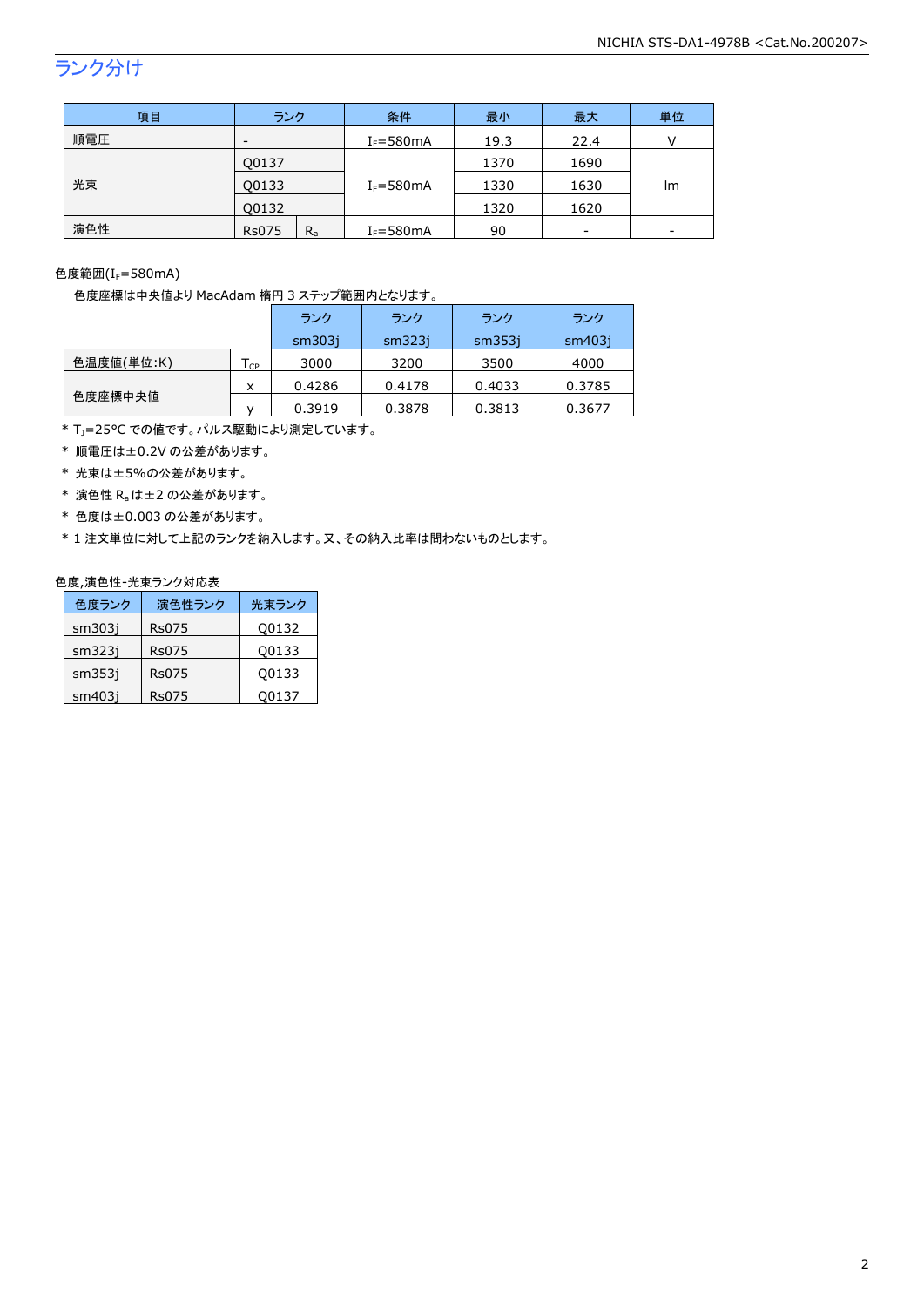色度図

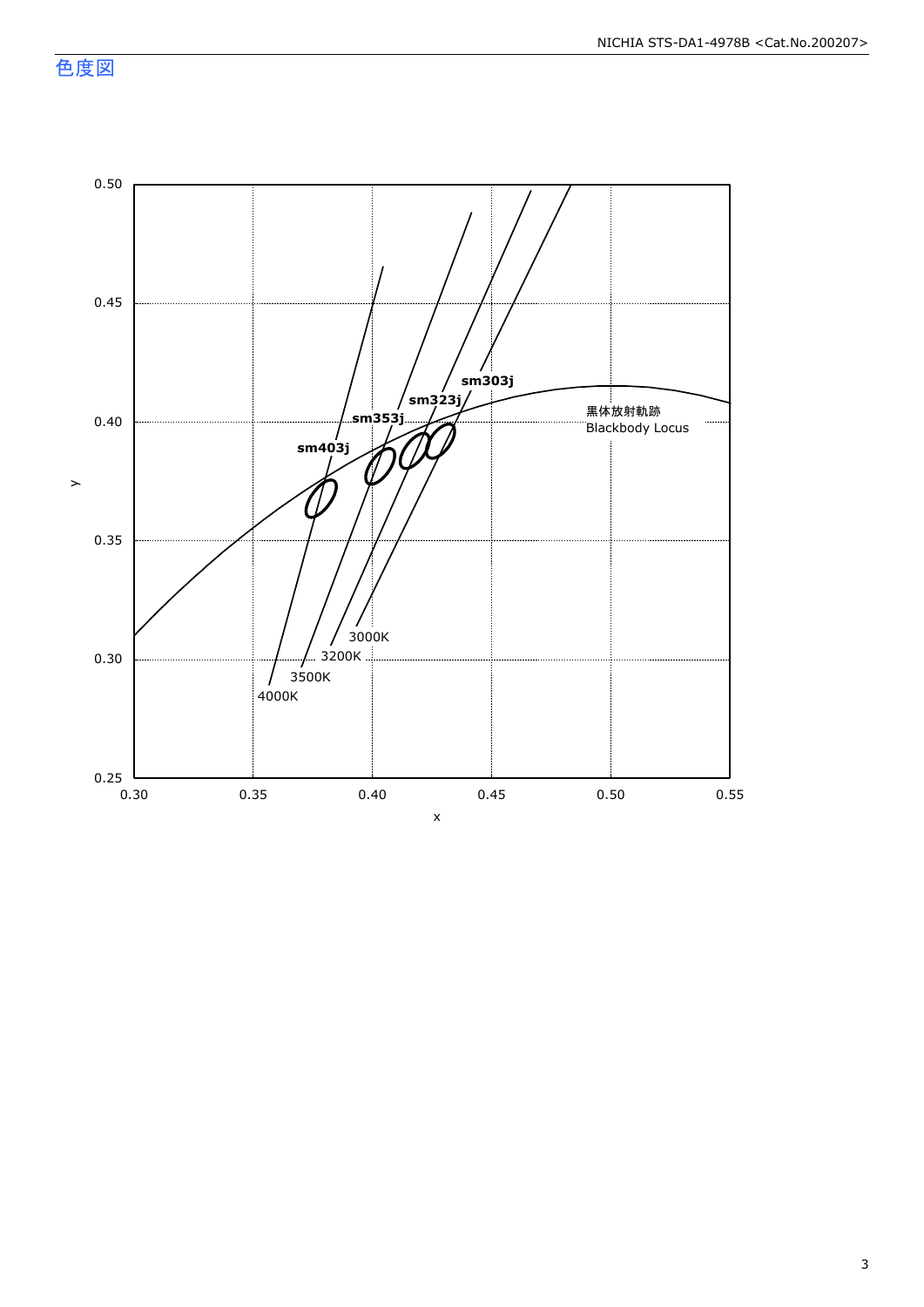### 外形寸法

(単位 Unit: mm) This product complies with RoHS Directive. \* 本製品はRoHS指令に適合しております。 (単位 Unit: mm, 公差 Tolerance: ±0.3) STS-DA7-10629A NVNWS007Z-V1 The dimension(s) in parentheses are for reference purposes. \* 括弧で囲まれた寸法は参考値です。 No. Part No.







| 項目 Item                                                  | 内容 Description                                                           |
|----------------------------------------------------------|--------------------------------------------------------------------------|
| パッケージ材質<br>Package Materials                             | セラミックス<br>Ceramics                                                       |
| 封止樹脂材質<br><b>Encapsulating Resin</b><br><b>Materials</b> | シリコーン樹脂<br>(拡散剤+蛍光体入り)<br>Silicone Resin<br>(with diffuser and phosphor) |
| 雷極材質<br><b>Electrodes Materials</b>                      | 金メッキ<br>Au-plated                                                        |
| 質量<br>Weight                                             | 0.66q(TYP)                                                               |

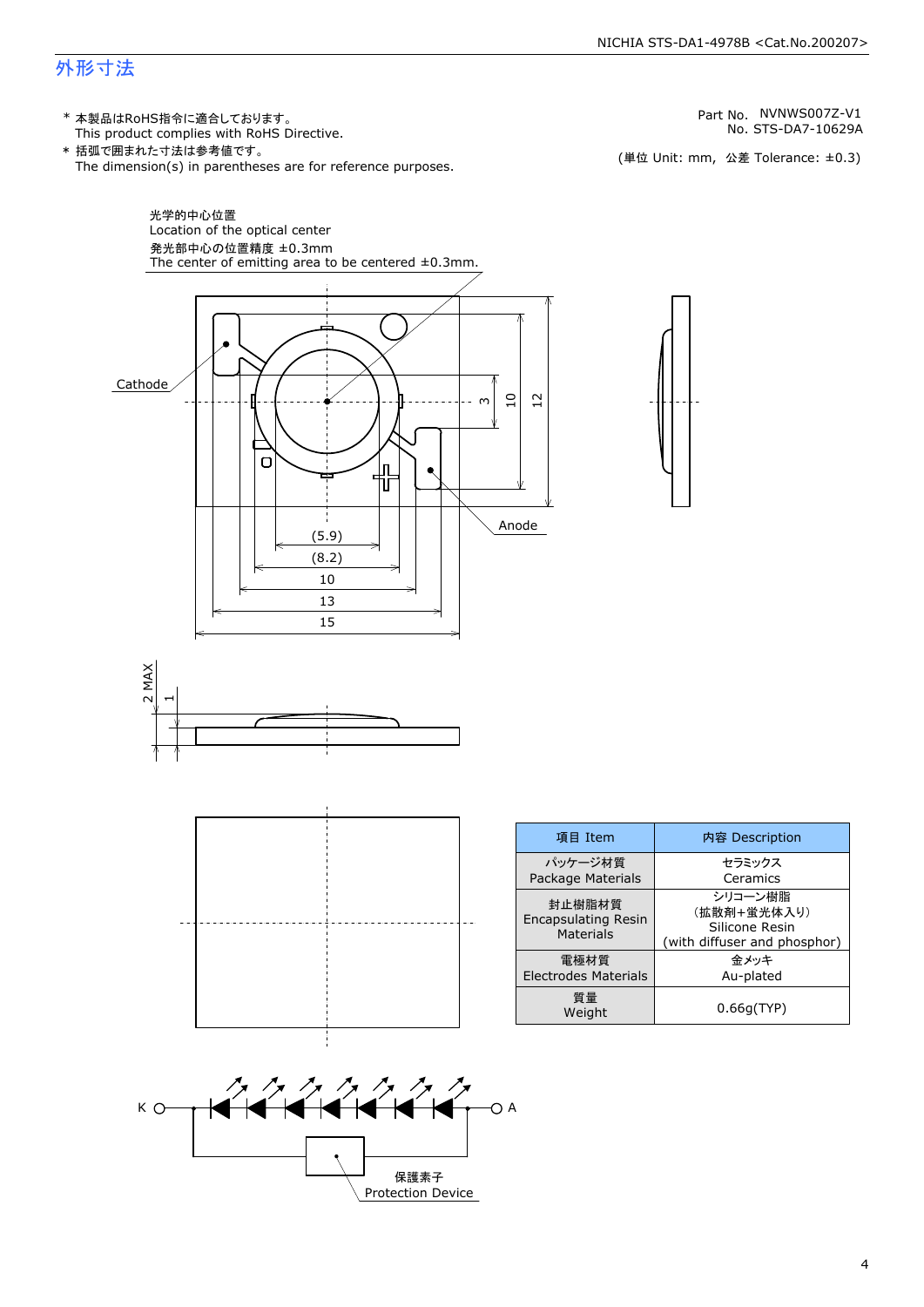### はんだ付け

### ● 手はんだ推奨条件

| →"烏庫」 | 380°C 以下 |
|-------|----------|
| .間    | 5 秒以内    |

\* 手はんだは 1 回までとして下さい。

- \* 本製品は、封止材料及び封止樹脂枠材料にシリコーン樹脂を用いているため、上面の封止部が柔らかく、力が加わると傷、欠け、剥がれ、製品の変形、 断線や信頼性に影響を及ぼす恐れがあります。封止部及び封止樹脂枠に圧力を加えないで下さい。
- \* 基本的にはんだの取り付け後の修正は行わないで下さい。やむをえず修正する場合は、事前に修正による特性の劣化のなきことを確認の上行って下さ い。
- \* はんだ付け時、加熱された状態で LED にストレスを加えないで下さい。
- \* 実装機を使用する場合は、本製品にあった吸着ノズルを選定下さい。発光面サイズより小径のノズルを使用しますと発光面を傷つけると共に LED が不灯 に至る可能性があります。
- \* フラックスを使用する場合はノンハロゲンタイプを推奨します。また LED に直接フラックスがかかるような工程設計は行わないで下さい。
- \* 端子電極にリード線をはんだ付けする際及びはんだ付け後は、リード線にテンションを加えないようにしてください。端子電極の破壊もしくは端子電極の密 着強度が低下する恐れがあります。
- \* 端子電極にリード線のはんだ付けを行う場合は、使用はんだやリード被覆線の種類によってその含有成分により、端子電極の密着強度が低下する場合 がありますので、事前に実際に使用する部材にてご確認をお願いします。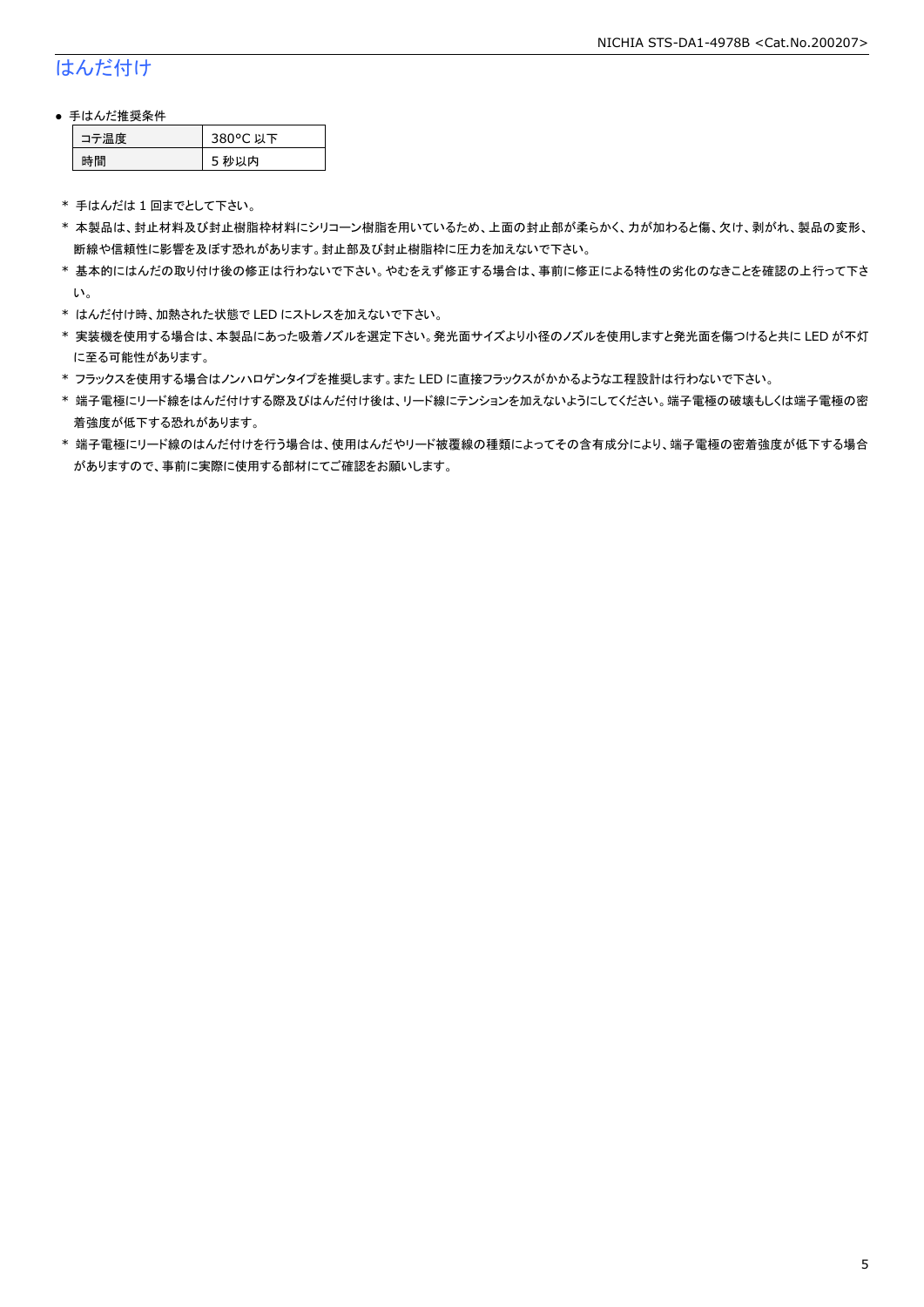### 梱包用トレイ

\* 数量は1トレイにつき 80個入りです。<br>Tray Size: 80pcs

\* 数量は1トレイにつき 80個入りです。<br>Tray Size: 80pcs<br>\* 寸法は参考です。<br>All dimensions shown are for reference only and are not guaranteed. \* づ法は参考です。 (単位 Unit: mm)

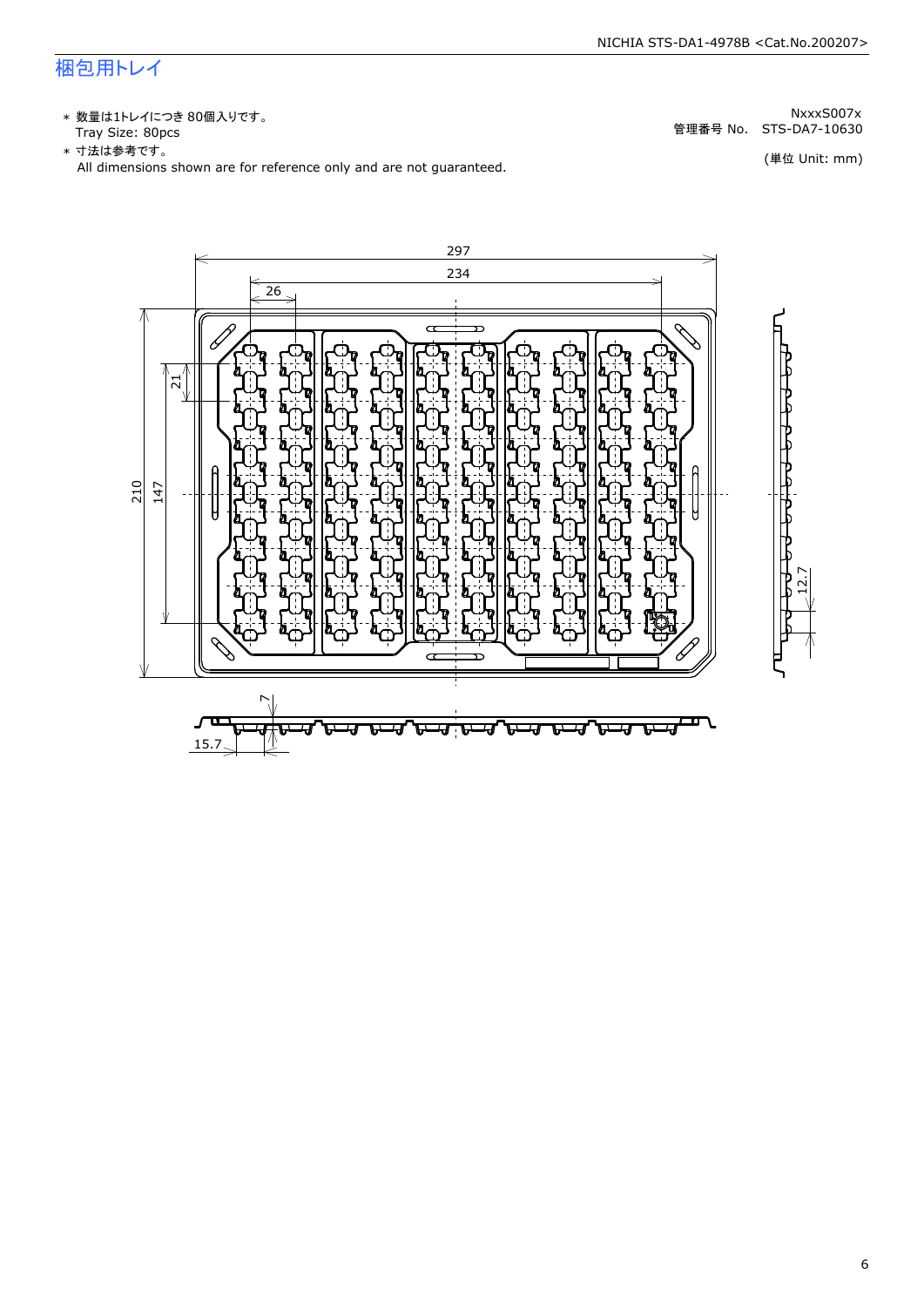Part No. Nxxxxxxx<br>No. STS-DA7-5106D

### 梱包仕様

Trays are shipped with desiccants in heat-sealed moisture-proof bags. シリカゲルとともにトレイをアルミ防湿袋に入れ、熱シールにより封をします。



Label ラベル  $\mathscr{U}$ NICHIA  $\begin{array}{lll} \text{cN}_{\text{us}} & \text{XXXX} & \text{LED} \\ \text{part no.:} & \text{Nxxxxxxx} \\ \text{LOT:} & \text{YMxxxx-RRR} \\ \text{QTY.:} & & \text{PCS} \\ \hline & \text{ROHS} \end{array}$ NICHIA CORPORATION <sup>491</sup> OKA, KAMINAKA, ANAN, TOKUSHIMA, JAPAN LOT: QTY.: YMxxxx-RRR PCS PART NO.:

Moisture-proof bags are packed in cardboard boxes with corrugated partitions. アルミ防湿袋を並べて入れ、ダンボールで仕切ります。





- \* \*\*\*\*\*\*\* is the customer part number.<br>If not provided, it will not be indicated on the label.<br>客先型名が設定されていない場合は空白です。
- For details, see "LOT NUMBERING CODE"<br>in this document.<br>ロット表記方法についてはロット番号の項を<br>参照して下さい。
- \* Products shipped on trays are packed in a moisture-proof bag.<br>They are shipped in cardboard boxes to protect them from external forces during transportation.<br>本製品はトレイに入れたのち、輸送の衝撃から保護するためダンボールで梱包します。<br>\* Do not drop or exp 本製品はトレイに入れたのち、輸送の衝撃から保護するためダンボールで梱包します。
- Do not drop or expose the box to external forces as it may damage the products. \*
- 取り扱いに際して、落下させたり、強い衝撃を与えたりしますと、製品を損傷させる原因になりますので注意して下さい。 Do not expose to water. The box is not water-resistant. \*
- ダンボールには防水加工がされておりませんので、梱包箱が水に濡れないよう注意して下さい。 \*
- 輸送、運搬に際して弊社よりの梱包状態あるいは同等の梱包を行って下さい。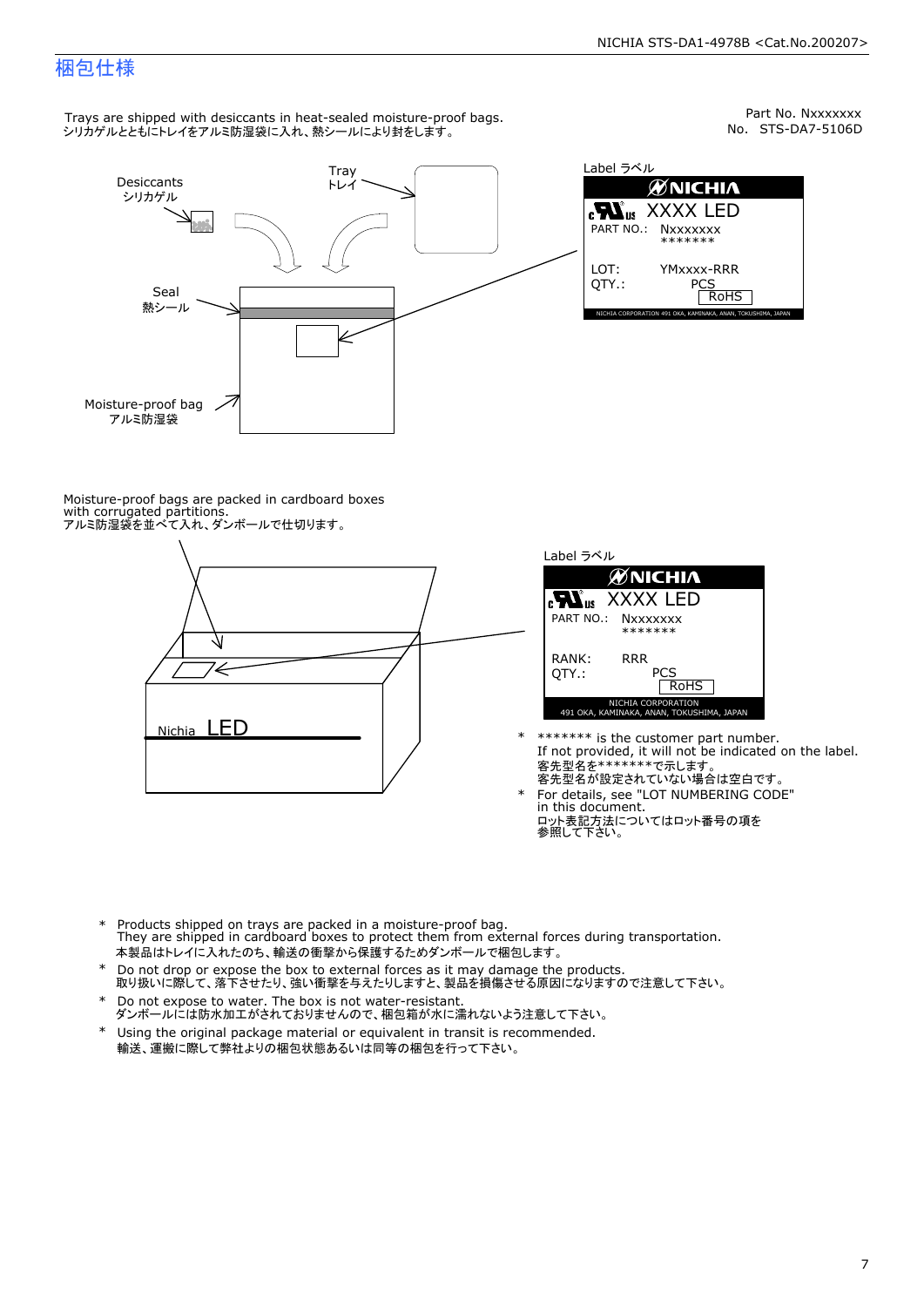### ロット番号

ロット番号は以下のように英数字で表記します。

- YMxxxx RRR
- Y 製造年

| 年    |   |
|------|---|
| 2019 | 1 |
| 2020 | Κ |
| 2021 |   |
| 2022 | М |
| 2023 | Ν |
| 2024 |   |

#### M - 製造月

| 月 | м | 月  | М |
|---|---|----|---|
|   |   |    |   |
|   |   | 8  | 8 |
|   |   | 9  | q |
|   |   | 10 | A |
|   |   |    | F |
| 6 | F | 12 |   |

xxxx-当社管理番号

RRR-色度ランク、光束ランク、演色性ランク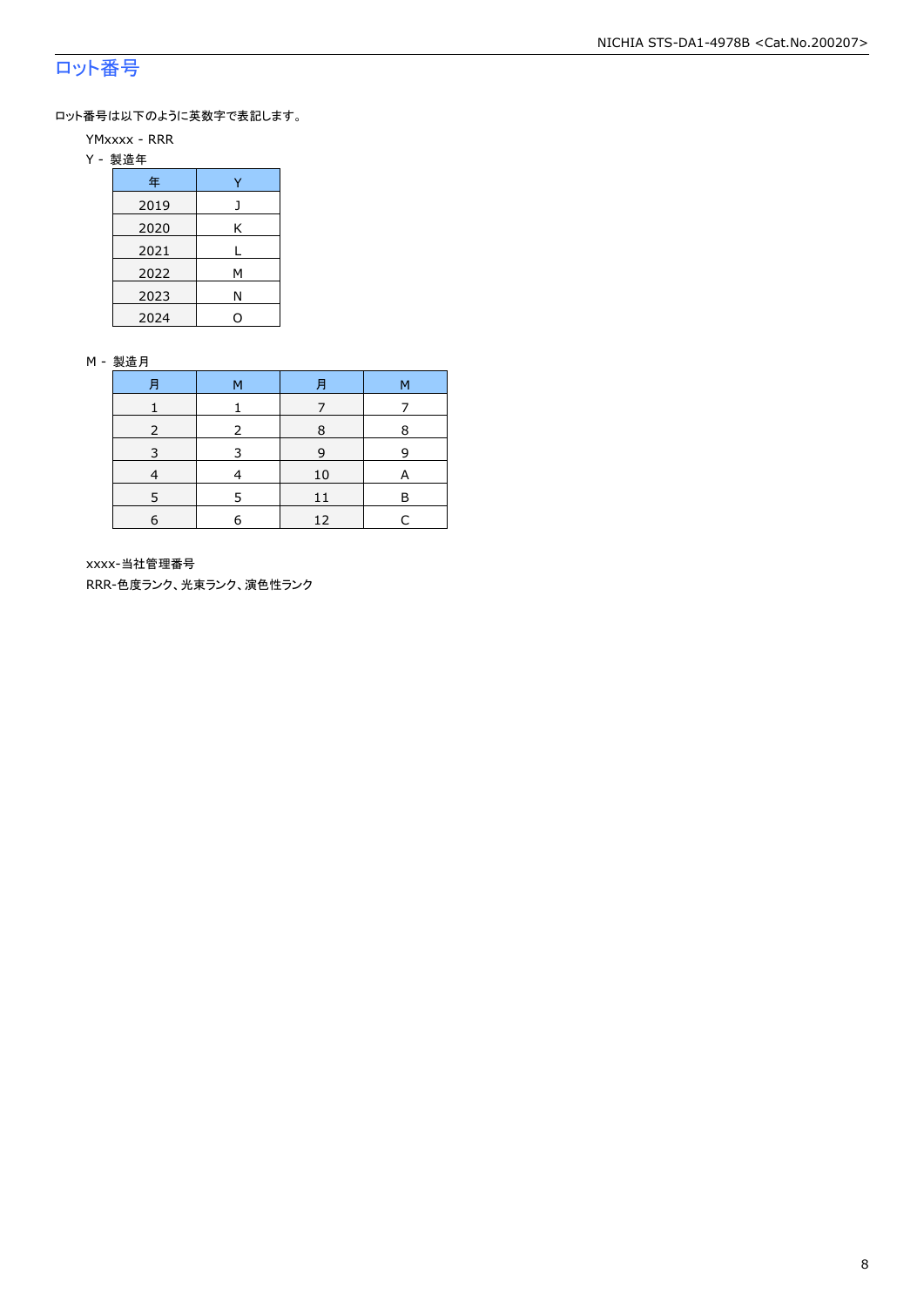ディレーティング特性

NVNWS007Z-V1 管理番号 No. STS-DA7-10631B

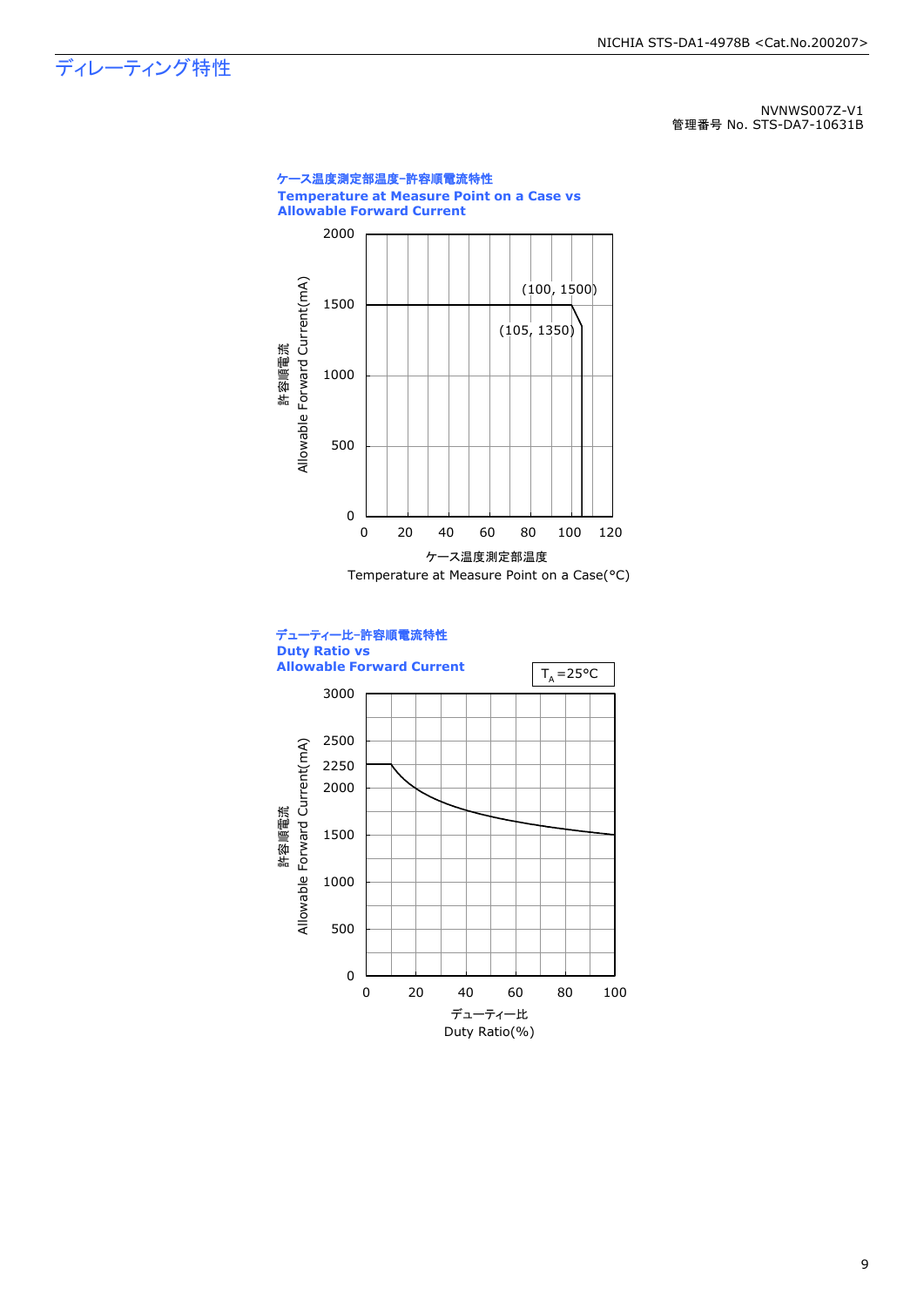### 光学特性

### \* 本特性は参考です。

All characteristics shown are for reference only and are not guaranteed.

NVNWS007Z-V1 管理番号 No. STS-DA7-12436

 $\;* \;$  パルス駆動により測定しています。<br>The following graphs show the characteristics measured in pulse mode.



指向特性 **Directivity** 



\* 本特性は演色性ランクRs075に対応しています。 The graphs above show the characteristics for Rs075 LEDs of this product.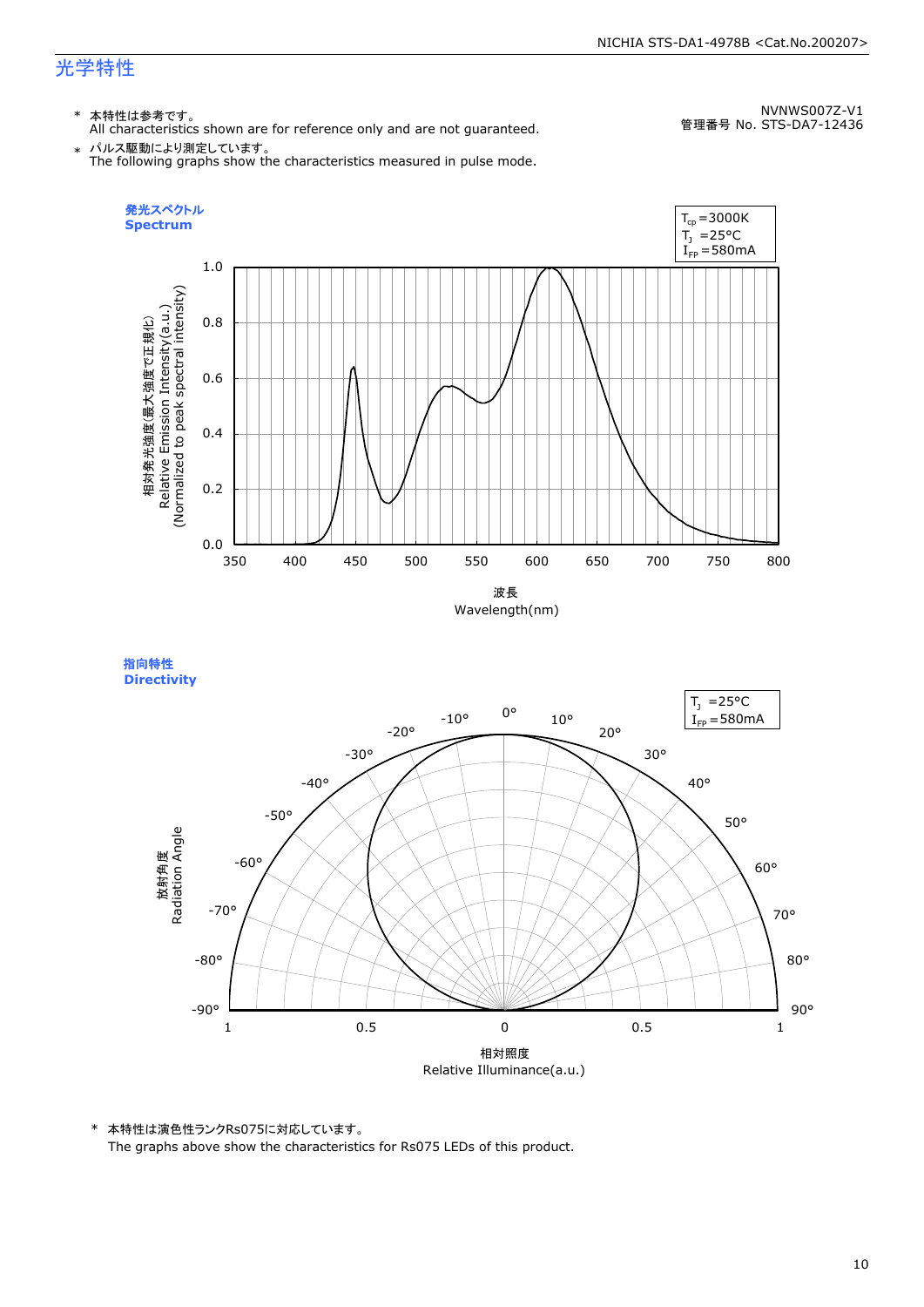### 電流温度特性

\* 本特性は参考です。

All characteristics shown are for reference only and are not guaranteed. \* パルス駆動により測定しています。

The following graphs show the characteristics measured in pulse mode.

NICHIA STS-DA1-4978B <Cat.No.200207>

NVNWS007Z-V1 管理番号 No. STS-DA7-12437



\* 本特性は演色性ランクRs075に対応しています。 The graphs above show the characteristics for Rs075 LEDs of this product.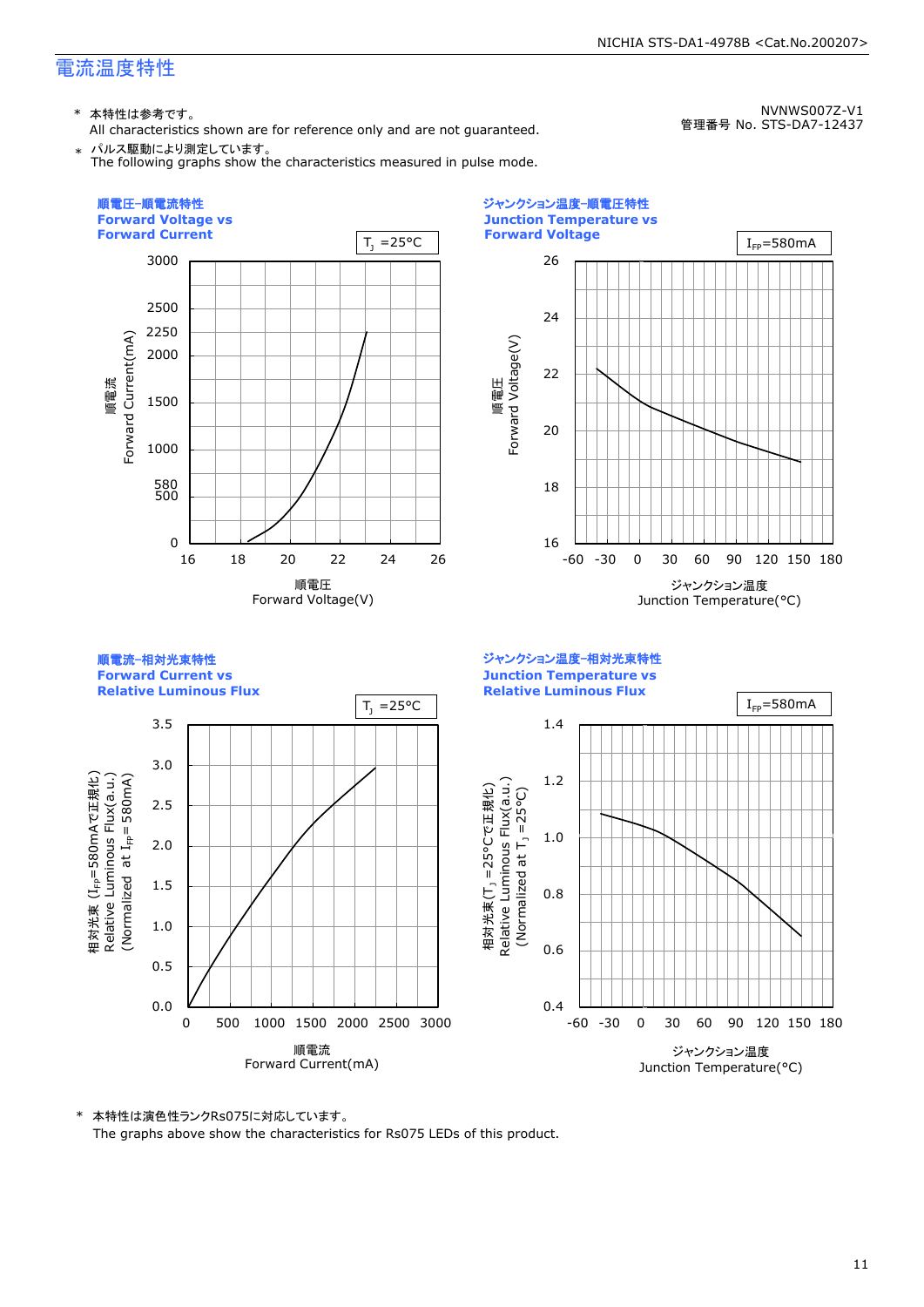### 電流温度特性

- \* All characteristics shown are for reference only and are not guaranteed. 本特性は参考です。
- \* Ine following graphs show th<br>、パルス駆動により測定しています。 The following graphs show the characteristics measured in pulse mode.

Part No. NVNWS007Z-V1 No. STS-DA7-12438A





\* The graphs above show the characteristics for Rs075 LEDs of this product. 本特性は演色性ランクRs075に対応しています。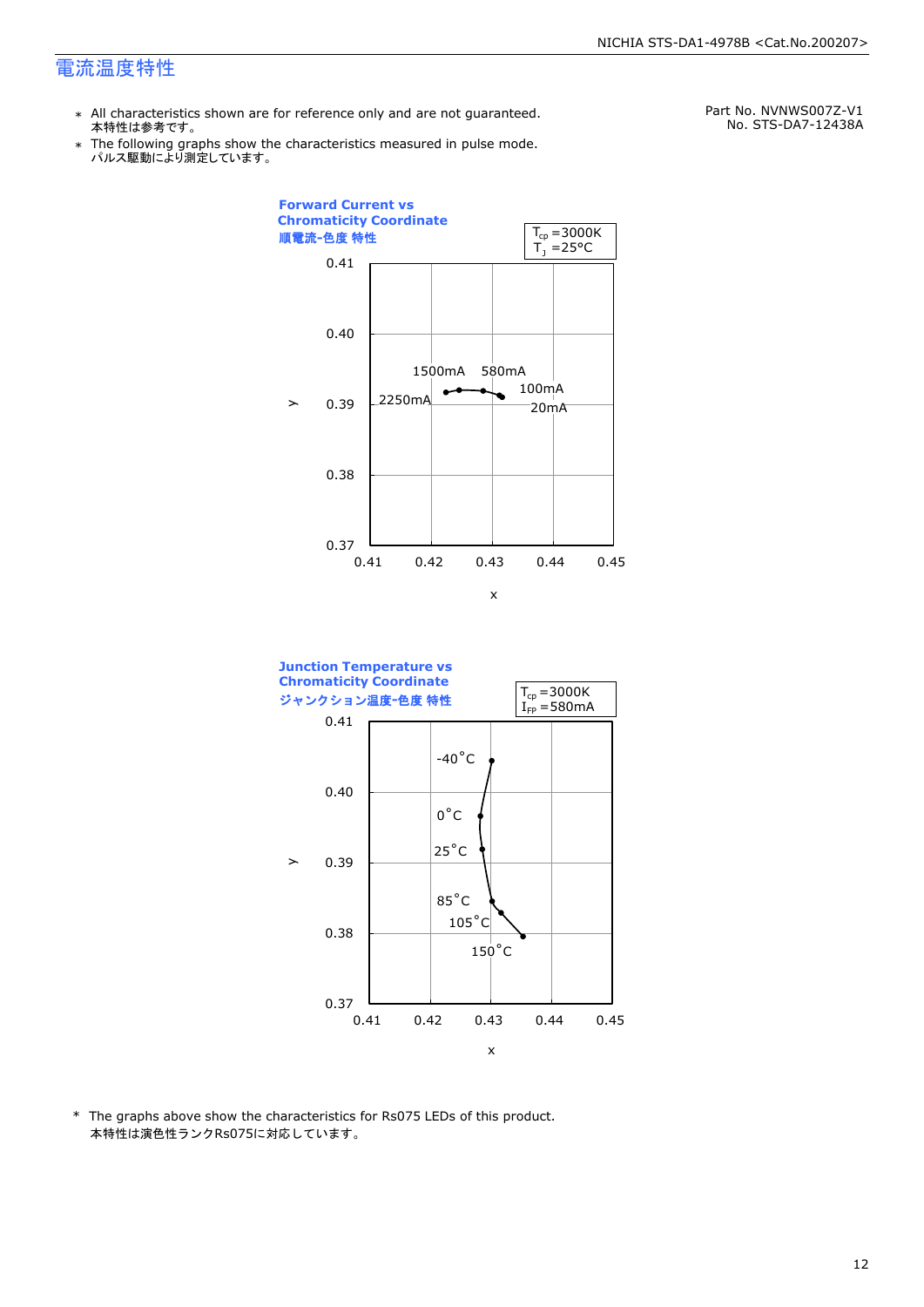### 信頼性

### (1) 試験項目と試験結果

| 試験項目    | 参照規格                            | 試験条件                                          | 試験時間     | 故障判定<br>基準 No. | 故障数/試験数 |
|---------|---------------------------------|-----------------------------------------------|----------|----------------|---------|
| 熱衝撃(気相) |                                 | -40°C(15 分)~100°C(15 分)                       | 100 サイクル | #1             | 0/10    |
| 高温保存    | <b>JEITA ED-4701</b><br>200 201 | $T_A = 100^{\circ}C$                          | 1000 時間  | #1             | 0/10    |
| 高温高湿保存  | JEITA ED-4701<br>100 103        | $T_A = 60^{\circ}$ C, RH=90%                  | 1000 時間  | #1             | 0/10    |
| 低温保存    | <b>JEITA ED-4701</b><br>200 202 | $T_{\text{A}} = -40^{\circ}C$                 | 1000 時間  | #1             | 0/10    |
| 高温連続動作  |                                 | $T_c = 100^{\circ}$ C, I <sub>F</sub> =1500mA | 1000 時間  | #1             | 0/10    |
| 静電破壊    | ANSI/ESDA/<br>JEDEC JS-001      | HBM, 8kV, 1.5kΩ, 100pF, 順逆 1 回                |          | #1             | 0/10    |

注記:

測定は LED が常温に戻ってから行います。

### (2) 故障判定基準

| 基準 No. | 項目      | 条件                    | 判定基準     |
|--------|---------|-----------------------|----------|
|        | 順電圧(VF) | [ <sub>F</sub> =580mA | ·初期値×1.1 |
| #1     | 光束(Ф.)  | $I_F = 580mA$         | :初期値×0.7 |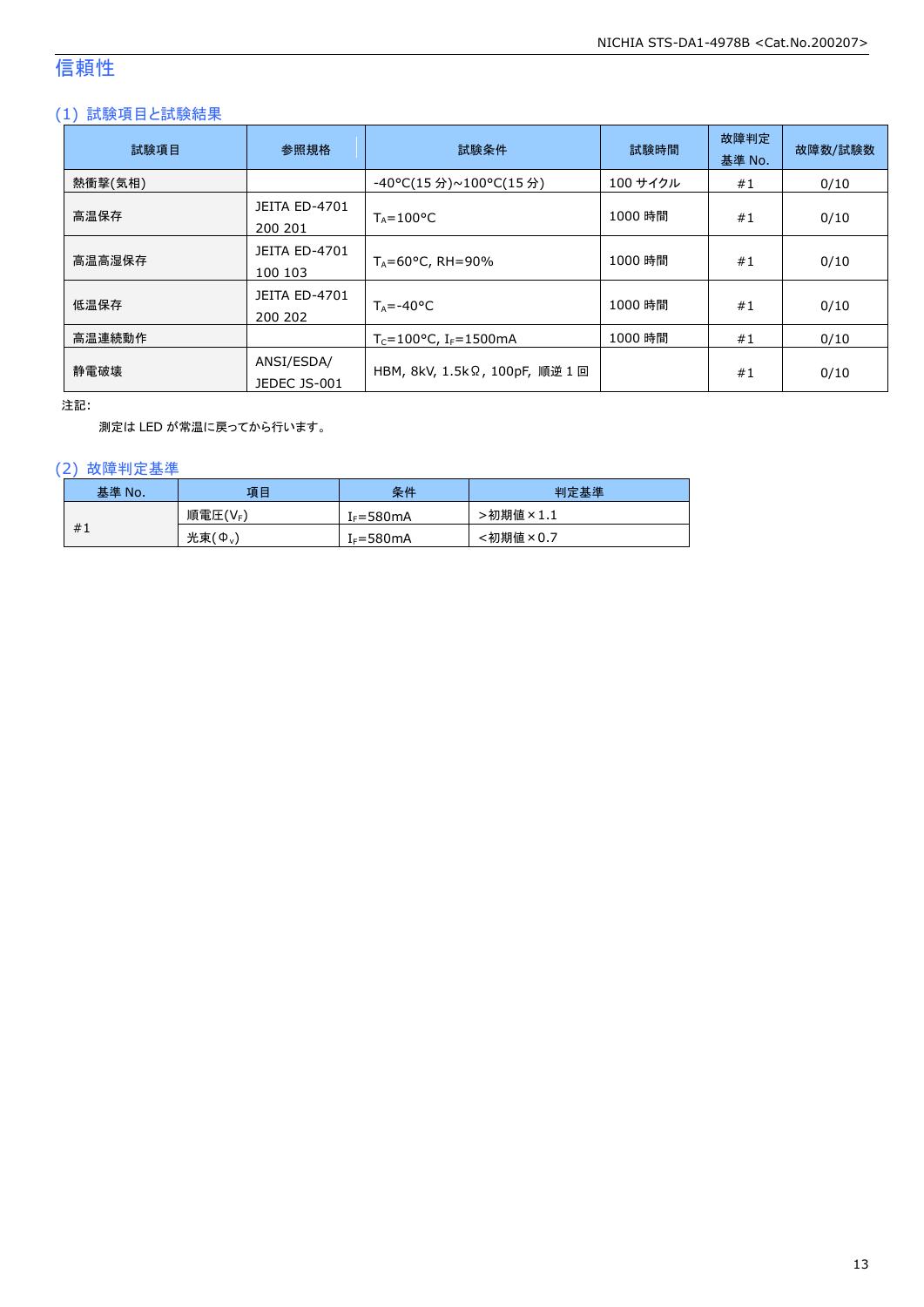### 注意事項

#### (1) 保管

|    | 条件        | 温度         | 湿度       | 期間        |
|----|-----------|------------|----------|-----------|
|    | アルミ防湿袋開封前 | 30°C<br>以下 | 90%RH 以下 | 納入日より1年以内 |
| 保管 | アルミ防湿袋開封後 | 30°C 以下    | 70%RH 以下 | 168 時間以内  |

- アルミ防湿袋を開封後は上記の条件を越えないようにはんだ付けを完了下さい。万一未使用の LED が残った場合は、シリカゲル入り密閉容器等で保管 下さい。なお当社防湿袋に戻し、再封印することを推奨します。
- 電極部分は、金メッキが施されております。腐食性ガス等を含む雰囲気にさらされますと、メッキ表面が変質し、問題が生じる事があります。保管時は密閉 容器等で保管して下さい。なお当社防湿袋に戻し、再封印することを推奨します。
- 実機に使用する部材(パッキン、接着剤など)については、メッキ表面への影響を考慮して、硫黄成分を含有しているものの使用を避けて下さい。メッキの 表面異常は、導通・接続不良に繋がる可能性があります。また、パッキンを使用する場合は、シリコーンゴム材質のものを推奨します。その際、低分子量 のシロキサンによる機器の接点不良に注意して下さい。
- 急激な温度変化のある場所では、結露が起こりますので温度変化の少ない場所に保管して下さい。
- 埃の多い環境での保管は避けて下さい。
- 直射日光や室温を超えるような環境に長期間さらさないで下さい。

### (2) 使用方法

● LED 毎に絶対最大定格を超えないように回路設計を行って下さい。LED 毎に定電流駆動することを推奨致します。また定電圧駆動する場合は、(A)の回 路は LED の順電圧の影響により LED に流れる電流がばらつく可能性がありますので、(B)の回路を推奨します。



- 本製品は、順方向電流駆動でご使用下さい。また、非点灯時には順逆とも電圧がかからないように配慮下さい。特に逆電圧が連続的に加わる状態は、マ イグレーションを発生させる可能性があり、素子にダメージを与える場合がありますので避けて下さい。長時間使用しない場合は、安全のために必ず主電 源スイッチを切って下さい。
- 電流により色度が変化するため、調光する場合はパルス駆動によるデューティ制御を推奨します。
- 本製品は LED の諸特性が安定する定格電流の 10%以上でご使用されることを推奨します。
- 雷サージなどの過電圧が LED に加わらないようにして下さい。
- 屋外で使用される場合は、十分な防水対策、湿度対策、塩害対策を施してご使用下さい。

### (3) 取り扱い上の注意

- 素手で本製品を取り扱わないで下さい。表面が汚れ、光学特性に影響を及ぼすことがあります。また場合によっては、製品の変形や断線が起こり、不灯 の原因になることがあります。
- ピンセットで本製品を取り扱う場合は、製品へ過度な圧力を掛けないようにして下さい。樹脂部の傷、欠け、剥がれ、製品の変形や断線が起こり、不灯の 原因となります。
- 本製品を落下させてしまった場合には、製品の変形などが発生することがありますのでご注意下さい。
- 本製品は積み重ねしないで下さい。製品を重ねると樹脂部に衝撃を与え、樹脂部の傷、欠け、剥がれ、変形・断線、LED 剥がれが発生し、不灯の原因に なります。

### (4) 設計上の注意

- LED 周辺で使用する部材(筐体、パッキン、接着剤、2 次レンズ、レンズカバーなど)から放出された揮発性有機化合物は、LED のレンズや封止樹脂を透 過する可能性があります。特に密閉状態では、これらの揮発性有機化合物が熱や光子エネルギーにさらされると変色が起こり LED の光出力が大幅に低 下したり、色ずれが発生する可能性があります。また、空気の循環をよくすることで、光出力の低下や色ズレが改善されることがあります。密閉状態でご使 用される場合は、実機点灯試験による光学評価で異常なきことの確認をお願いします。
- 本製品は、カが加わるとセラミックス基板の割れが発生する恐れがあります。本製品を筐体に固定する場合、専用ホルダを用いることを推奨します。
- 製品と筐体間の接続には放熱グリスを用いることを推奨します。製品・筐体のみの固定では、放熱性が低下することがあります。また放熱シートを用いた 場合、熱抵抗値は顕著に大きくなる可能性があります。

#### **COB** の取り扱い、密着、放熱などの一連のアプリケーションノートは弊社ホームページ「**LED** テクニカルデータ」をご確認ください。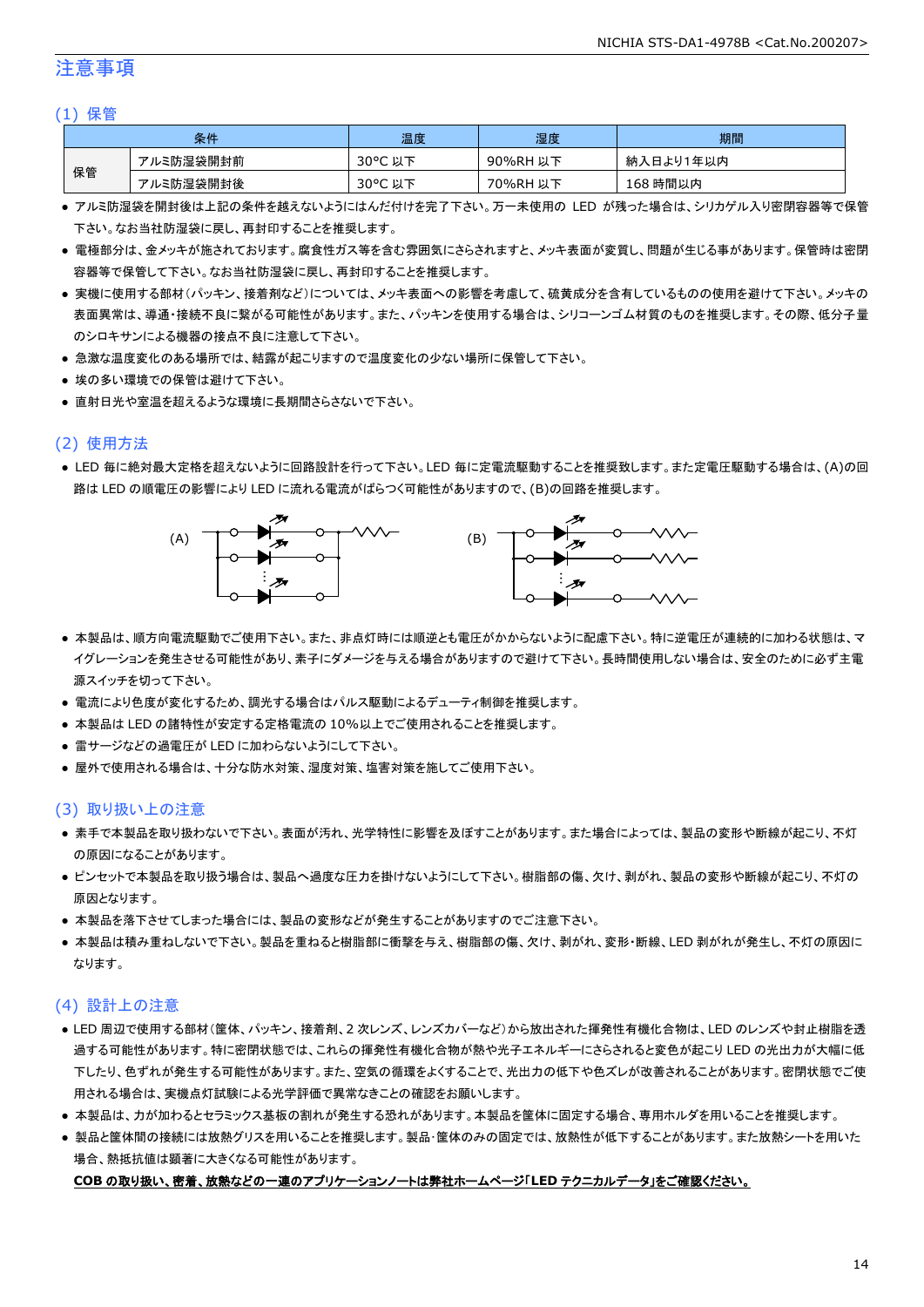#### (5) 静電気に対する取り扱い

● 本製品は静電気やサージ電圧に敏感で、素子の損傷や信頼性低下を起こすことがあります。取り扱いに際しては、以下の例を参考に静電気対策を十分 行って下さい。

 リストストラップ、導電性衣類、導電靴、導電性床材等による電荷の除去 作業区域内の装置、治具等の接地による電荷の除去 導電性材料による作業台、保管棚等の設置

- 使用機器(はんだコテなど)、治具、装置類や作業区域内は適切に接地をして下さい。また、実装される機器等についてもサージ対策の実施を推奨しま す。
- 治具、装置類にガラスやプラスチックなどの絶縁体を使用される場合は以下の例を参考に対策を十分行って下さい。

 導電性材料による導電化 加湿による帯電防止 除電器(イオナイザ)による電荷の中和

#### (6) 熱の発生

● 本製品をご使用の際は、効率的に素子の熱を下げる対策を施し、最大ジャンクション温度(T」)を超えることがないよう配慮下さい。熱飽和時のジャンクショ ン温度(T」)を推定する方法として、次の式で算出することが可能です。

 $T_1 = T_C + R_{B1C} \cdot W$ 

\*T1=ジャンクション温度: °C

Tc=ケース温度: °C

R<sub>0JC</sub>=ダイスから T<sub>C</sub> 測定ポイントまでの熱抵抗: °C/W W=投入電力(I<sub>F</sub>×V<sub>F</sub>): W

G T<sub>c</sub> Measurement Point

● 密着させる材料や筐体の材料特性および表面状態により Reicが変化することがあります。以下の内容についてもご注意頂けますようお願い致します。 本製品を搭載する筐体もしくはヒートシンクの間は熱抵抗の低い放熱材で密着させて下さい。

本製品を搭載するヒートシンクの面は穴や凹凸がなく、平たんにして密着させて下さい。

ホルダーや放熱材を使用する場合は、放熱が維持できる状態として下さい。

 熱による経年劣化、つまり寸法変化または特性劣化が発生すると、保持状態が変化し放熱悪化による製品破損の原因となりますので、信頼性についても 十分に御確認をお願い致します。

● 表面温度測定器(サーモグラフィ)等による非接触による温度測定も有効ですので、放熱設計の際の御参考として下さい。

#### ● **COB** の取り扱い、密着、放熱などの一連のアプリケーションノートは弊社ホームページ「**LED** テクニカルデータ」をご確認ください。

#### (7) 洗浄

- ぬれた雑巾、ベンジン、シンナーなどで LED を拭かないで下さい。
- 洗浄する場合は、イソプロピルアルコールを使用して下さい。その他の洗浄剤の使用に当たってはパッケージ及び樹脂が侵され不具合発生の原因となる 場合がありますので、問題のないことを十分確認の上での使用をお願い致します。フロン系溶剤については、世界的に使用が規制されています。
- LED に汚れが付着した場合にはイソプロピルアルコールを布に付けて良く絞って汚れを拭き取って下さい。
- 超音波洗浄は、基本的には行わないで下さい。やむをえず行う場合は、発振出力や基板の取り付け方により LED への影響が異なりますので、予め実使 用状態で異常のない事を確認の上実施下さい。

### (8) 目の安全性

- 2006 年に国際電気委員会(IEC)からランプ及びランプシステムの光生物学的安全性に関する規格 IEC 62471 が発行され、LED もこの規格の適用範 囲に含められました。一方、2001 年に発行されたレーザー製品の安全に関する規格 IEC 60825-1 Edition1.2 において、LED が適用範囲に含まれて いましたが、2007 年に改訂された IEC 60825-1 Edition2.0 で LED が適用除外されました。但し、国や地域によっては、依然として IEC 60825-1 Edition1.2 と同等規格を採用し、LED が適用範囲に含められています。これらの国や地域向けには、ご注意下さい。IEC62471 によって分類される LED のリスクグループは、放射束や発光スペクトル、指向性などによって異なり、特に青色成分を含む高出力ではリスクグループ 2 に相当する場合もあり ます。LED の出力を上げたり、LED からの光を光学機器にて集光したりするなどした状態で、直視しますと眼を痛めることがありますので、ご注意下さい。
- 点滅光を見つづけると光刺激により不快感を覚えることがありますのでご注意下さい。又、機器に組み込んでご使用される場合は、光刺激などによる第三 者への影響をご配慮下さい。